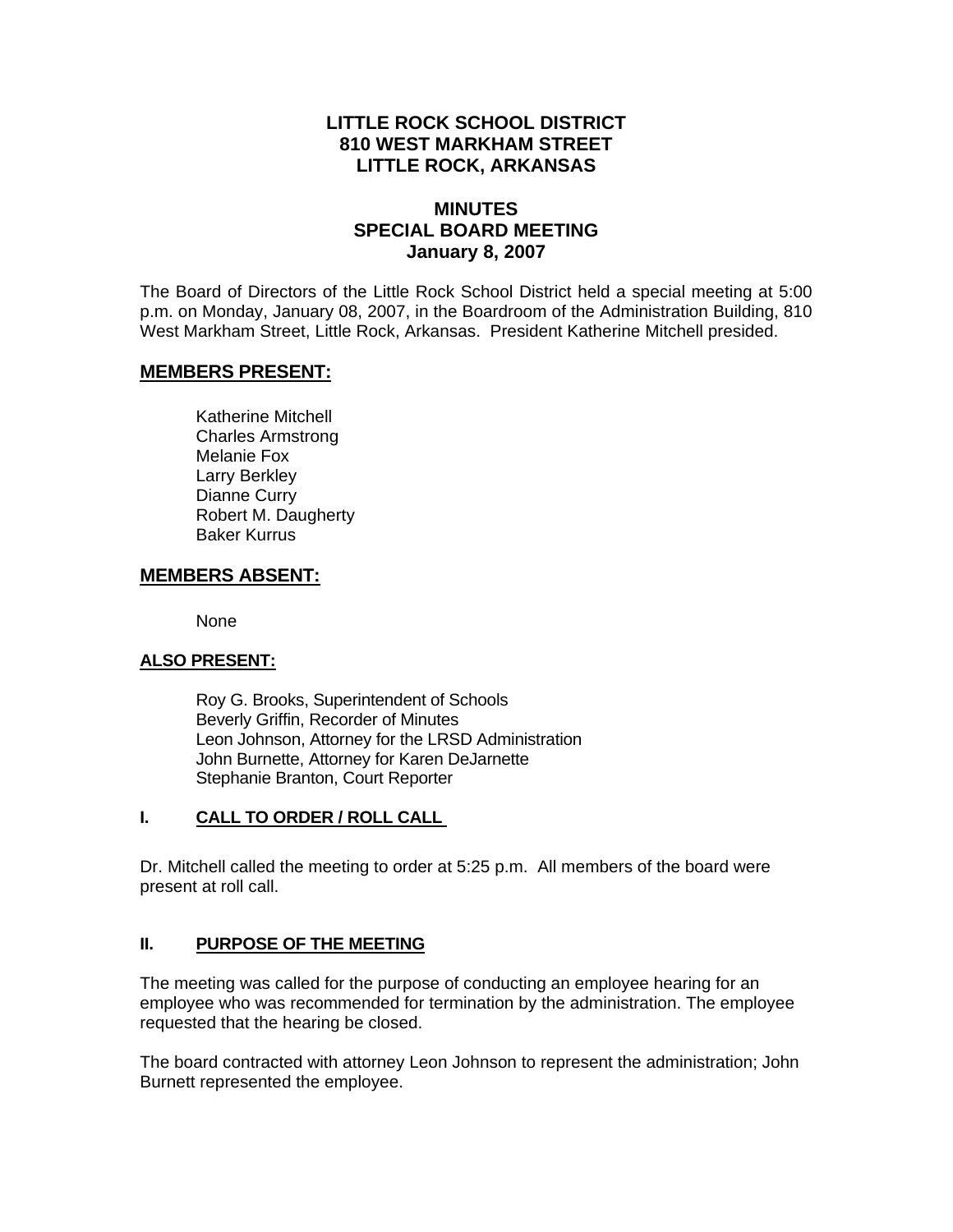Special Board Meeting January 8, 2007 Page 2

Witnesses called by Mr. Johnson in support of the administration's recommendation for termination included:

- − Roy Brooks, Superintendent
- − Hugh Hattabaugh, Deputy Superintendent
- − Olivine Roberts, Associate Superintendent
- − Ed Williams, Interim Director of PRE

The board recessed at 6:30 p.m. and returned at 6:50 p.m. After the break, Mr. Hattabaugh was recalled by Attorney Johnson.

Mr. Burnett called Employee.

Mr. Johnson called an additional witness, Attorney Chris Heller, and recalled Hugh Hattabaugh.

#### **III. ACTION**

The board convened an executive session for deliberations at 10:00 p.m. They returned from executive session at 10:20 p.m. and reported that no action was taken.

Mr. Armstrong made a motion to reinstate the employee with attorney's fees. Ms. Curry seconded the motion. No vote was taken on the motion; the motion was not withdrawn.

A second motion was placed on the floor: Dr. Daugherty stated that it was found that the facts were inconsistent with the testimony. He moved that the finding of fact was not discovered. Mr. Armstrong seconded the motion. The motion **carried 4-3**, with Mr. Kurrus, Ms. Fox and Mr. Berkley voting "no."

Mr. Armstrong moved to pay the employee's attorney's fees and reinstate her to her position. Dr. Daugherty seconded the motion. There was no vote on the motion as stated and the motion was not withdrawn, but was restated as a new motion.

Mr. Kurrus made a motion to separate the two actions; Mr. Berkley seconded the motion and it **carried 5-2** with Dr. Daugherty and Mr. Armstrong voting "no."

Mr. Armstrong made a motion to reinstate the employee to her position; Ms. Curry seconded the motion. It **carried 4-3** with Mr. Kurrus, Ms. Fox, and Mr. Berkley voting "no."

Mr. Armstrong moved that the district pay the employee's attorney's fees. Ms. Curry seconded the motion. Dr. Daugherty asked for an amendment to the motion to include the payment of "reasonable" attorney's fees. He suggested that the attorneys meet to determine an amount that is considered "reasonable."

Mr. Armstrong moved to include an amendment to his previous motion to allow the attorneys to negotiate "reasonable" attorney's fees. Ms. Curry seconded the amended motion, and it **carried 5-2**, with Mr. Berkley and Ms. Fox voting "no."